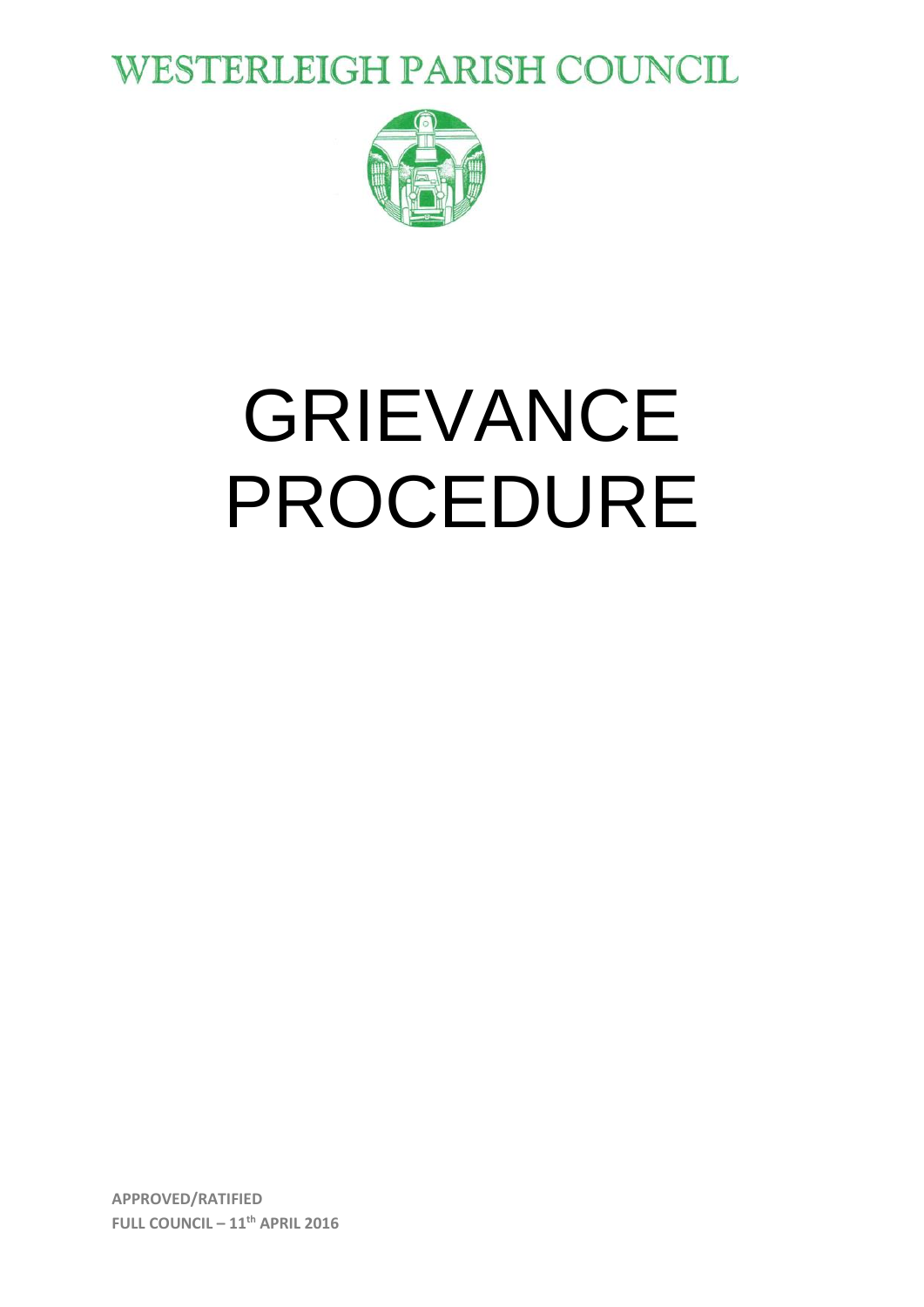# **GRIEVANCE PROCEDURE**

# **INTRODUCTION**

1. This policy is based on and complies with the 2009 ACAS Code of Practice [\(http://www.acas.org.uk/CHttpHandler.ashx?id=1047&p=0\)](http://www.acas.org.uk/CHttpHandler.ashx?id=1047&p=0).

It aims to encourage and maintain good relationships between the Council and its employees by treating grievances seriously and resolving them as quickly as possible. It sets out the arrangements for employees to raise their concerns, problems or complaints about their employment with the Council. The policy will be applied fairly, consistently and in accordance with the Equality Act 2010.

- 2. Many problems can be raised and settled during the course of everyday working relationships. Employees should aim to settle most grievances informally with their line manager (or in the case of there being only one employee the chairman of the staffing committee).
- 3. This policy confirms:
	- employees have the right to be accompanied or represented at a grievance meeting or appeal by a trade union representative or work colleague. The companion will be permitted to address the grievance/appeal meetings, to present the employee's case for his /her grievance/appeal and to confer with the employee. The companion cannot answer questions put to the employee, address the meeting against the employee's wishes or prevent the employee from explaining his/her case
	- the Council will give employees reasonable notice of the date of the grievance/appeal meetings. Employees and their companions must make all reasonable efforts to attend. If the employee's companion is not available for the proposed date of the meeting, the employee can request a postponement and can propose an alternative date that is within five working days of the original meeting date.
	- any changes to specified time limits must be agreed by the employee and the Council
	- an employee has the right to appeal against the decision about his/her grievance. The appeal decision is final
	- information about an employee's grievance will be restricted to those involved in the grievance process. A record of the reason for the grievance, its outcome and action taken is confidential to the employee. The employee's grievance records will be held by the Council in accordance with the Data Protection Act 1998
	- recordings of the proceedings at any stage of the grievance procedure are prohibited, unless agreed as a reasonable adjustment that takes account of an employee's medical condition
	- if an employee who is already subject to a disciplinary process raises a grievance, the grievance will normally be heard after completion of the disciplinary procedure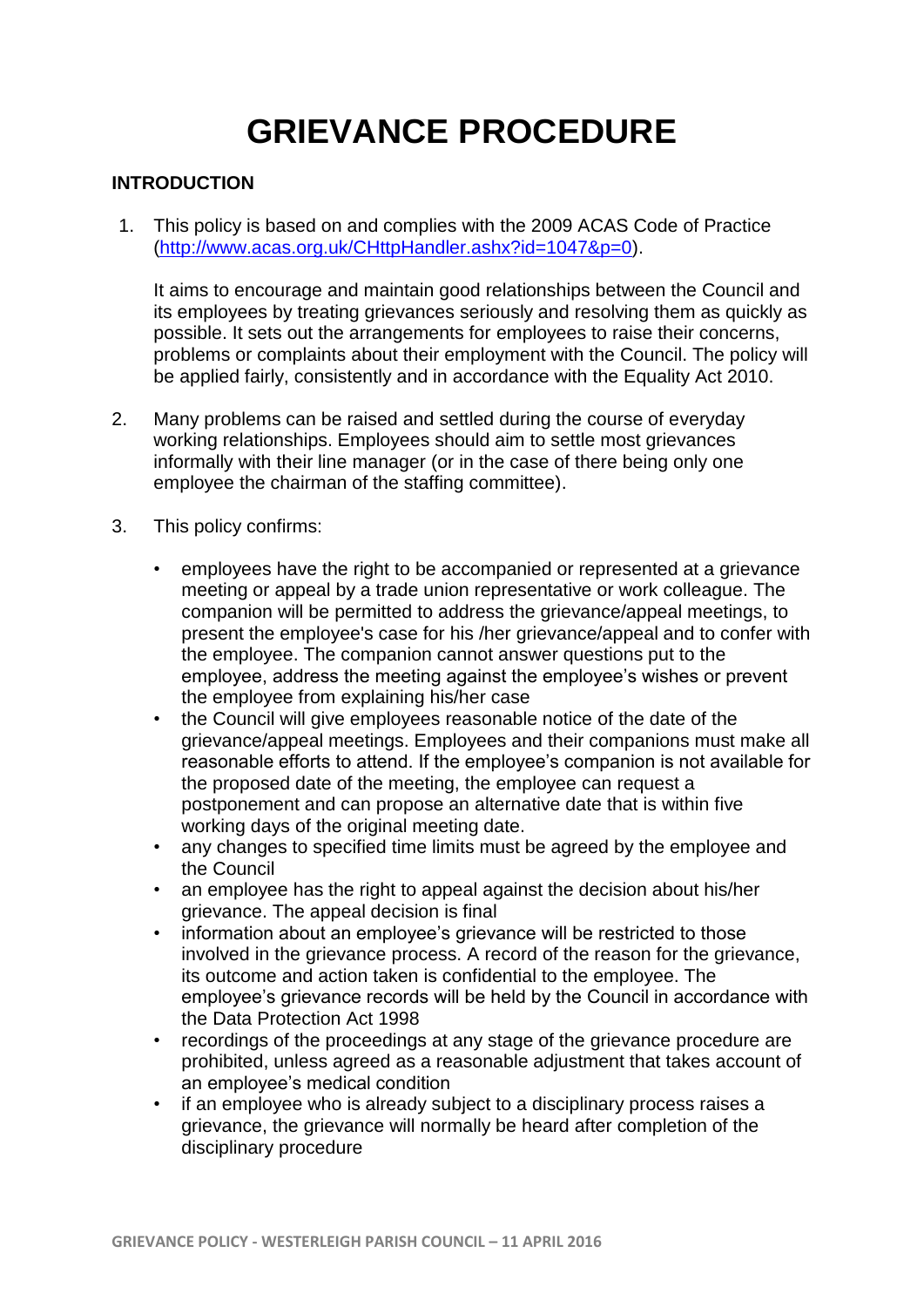- if a grievance is not upheld, no disciplinary action will be taken against an employee if he/she raised the grievance in good faith
- the Council may consider mediation at any stage of the grievance procedure where appropriate, (for example where there have been communication breakdowns or allegations of bullying or harassment). Mediation is a dispute resolution process which requires the Council's and the employee's consent.

# **INFORMAL GRIEVANCE PROCEDURE**

4. The Council and its employees benefit if grievances are resolved informally and as quickly as possible. As soon as a problem arises, the employee should raise it with his/her manager (or in the case of there being only one employee the chairman of the staffing committee) to see if an informal solution is possible. Both should try to resolve the matter at this stage. If the employee does not want to discuss the grievance with his/her manager (for example, because it concerns the manager), the employee should contact the chairman of the staffing committee or, if appropriate, another member of the staffing committee.

# **FORMAL GRIEVANCE PROCEDURE**

- 5. If it is not possible to resolve the grievance informally, the employee may submit a formal grievance. It should be submitted in writing to the chairman of the staffing committee.
- 6. The staffing committee will appoint a Chairman from one of its members. No councillor with direct involvement in the matter shall be appointed to the staffing committee.

### **Investigation**

7. The staffing committee will investigate the matter before the grievance meeting which may include interviewing others (e.g. employees, councillors or members of the public)

### **Notification**

- 8. Within 10 working days of the Council receiving the employee's grievance, the employee will be asked, in writing, to attend a grievance meeting. The staffing committee's letter will include the following:
	- the names of its Chairman and other members
	- a summary of the employee's grievance based on his/her written submission
	- the date, time and place for the meeting. The employee will be given reasonable notice of the meeting which will be within 25 working days of when the council received the grievance
	- the employee's right to be accompanied by a trade union representative or work colleague
	- a copy of the Council's grievance policy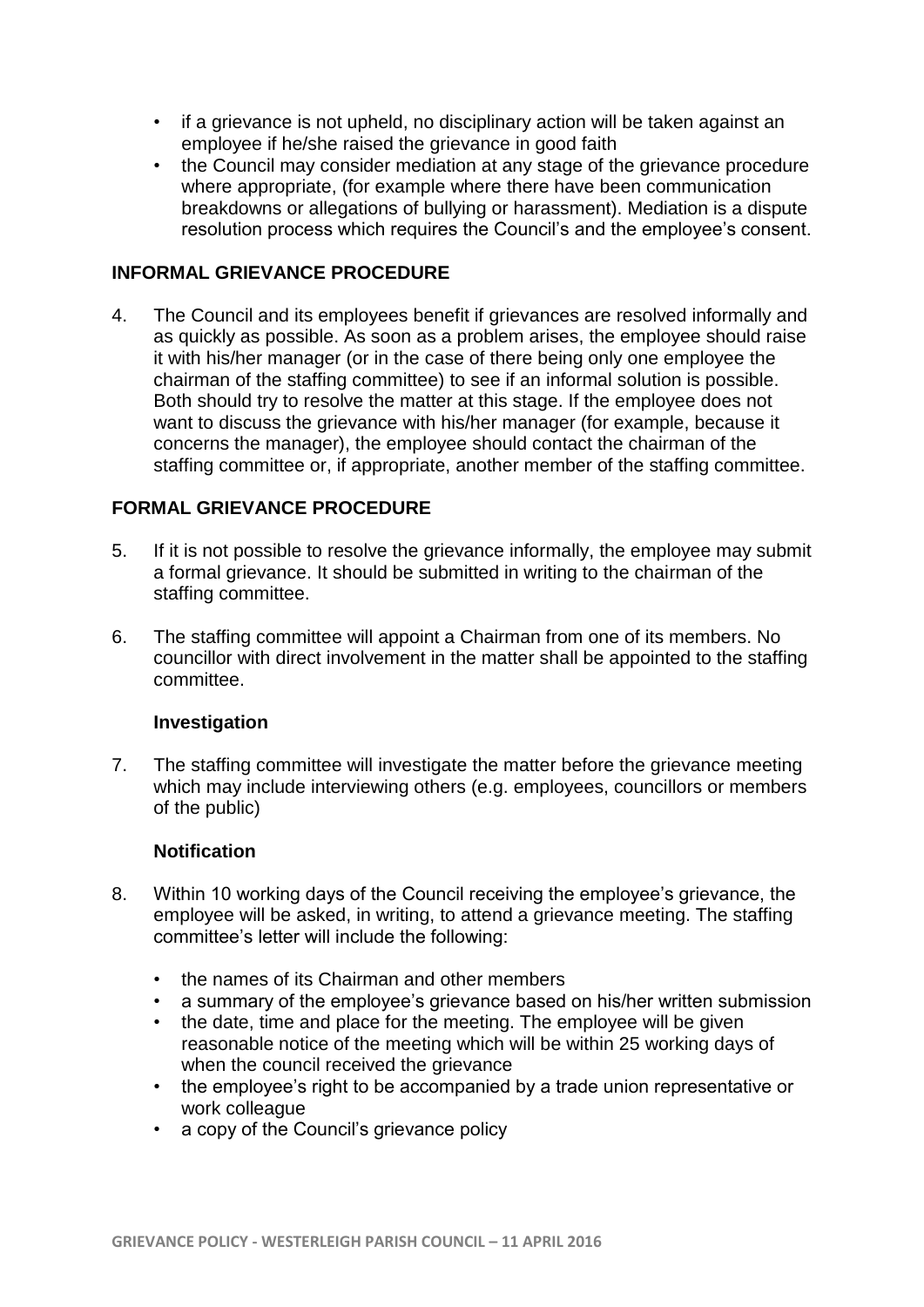- confirmation that, if necessary, witnesses may attend on the employee's behalf and that the employee should provide the names of his/her witnesses at least five working days before the meeting
- confirmation that the employee will provide the Council with any supporting evidence at least five working days before the meeting.

# **The grievance meeting**

- 9. At the grievance meeting:
	- the Chairman will introduce the members of the staffing committee to the employee
	- the employee (or companion) will set out the grievance and present the evidence.
	- the Chairman will ask the employee what action he/she wants the council to take
	- any member of the staffing committee and the employee (or the companion) may question any witness
	- the employee (or companion) will have the opportunity to sum up the case
	- the Chairman will provide the employee with the staffing committee's decision, in writing, within a reasonable period of time to reduce anxieties, which ideally will be within five working days of the meeting. The letter will notify the employee of the action, if any, that the council will take and of the employee's right to appeal
	- a grievance meeting may be adjourned to allow matters that were raised during the meeting to be investigated by the staffing committee.

### **The appeal**

- 10**.** If an employee decides that his/her grievance has not been satisfactorily resolved by the staffing committee, he/she may submit a written appeal to the staffing committee. An appeal must be received by the Council within five working days of the employee receiving the staffing committee's decision and must specify the grounds of appeal.
- 11. Appeals may be raised on a number of grounds, e.g.:
	- a failure by the Council to follow its grievance policy
	- the decision was not supported by the evidence
	- the action proposed by the staffing committee was inadequate/inappropriate
	- the written findings of the staffing committee presented to the employee have been altered by undue influence of other members
	- new evidence has come to light since the grievance meeting.
- 12. The Appeal will be heard by a panel of three council members who have not previously been involved. The appeal panel will appoint a Chairman from one of its members.